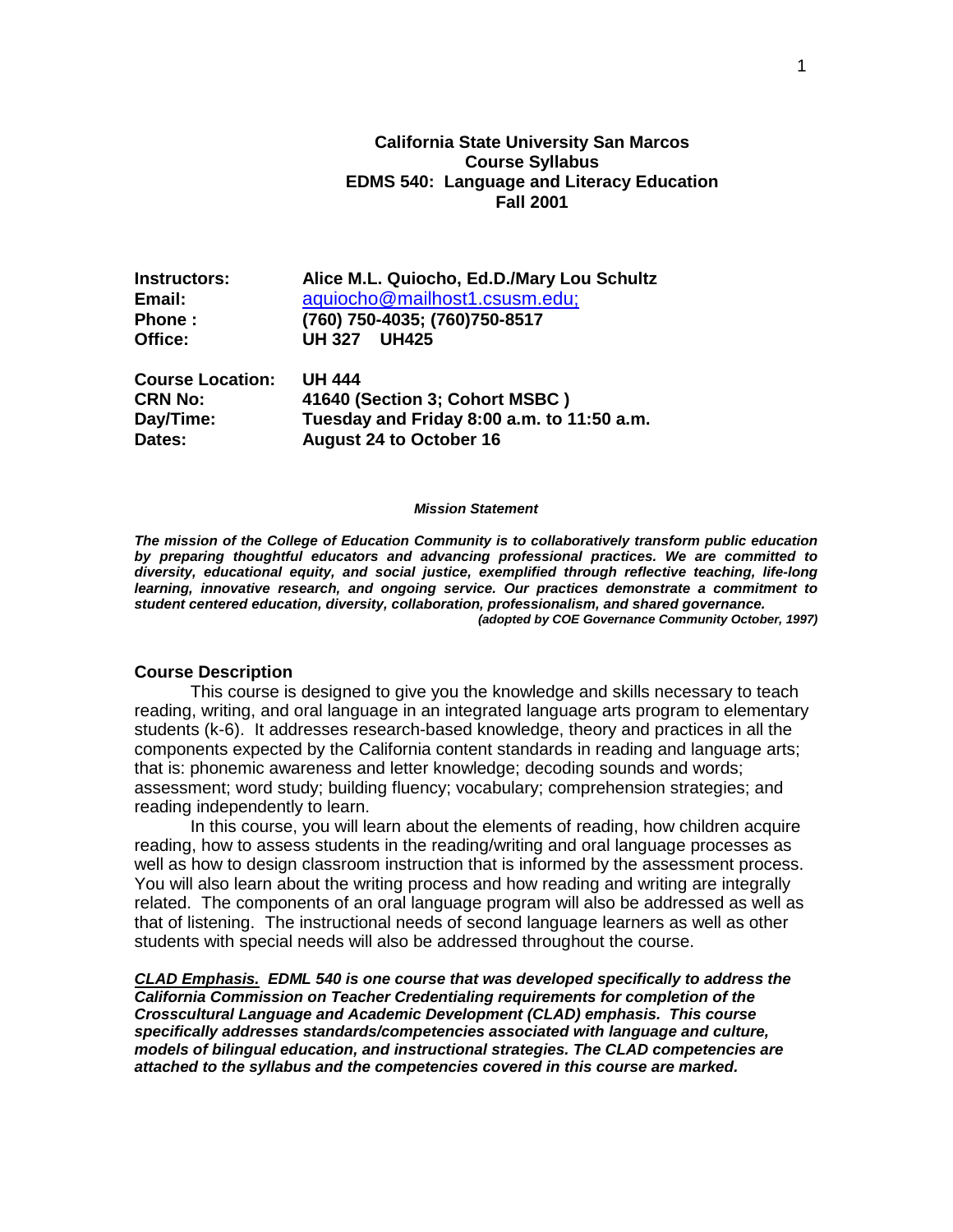**This is an eight-week course and is very intensive. There is a lot of reading to do. Please try to keep up and see me if you are experiencing any difficulty with keeping up.**

# **Required Texts:**

Cunningham, P. (1995). *Phonics they use*. Harper Collins. Taberski. S (2000). On solid ground. Stenhouse. Reading/Language Arts Framework for California Public Schools. CA Dept. of Ed. Johns, J. *Basic reading inventory.* 7<sup>th</sup> edition. Kendall Hunt. Tompkins, G.E. (1997). *Literacy for the 21st Century: A Balanced Approach*. Prentice Hall.

# **Recommended Texts: Be selective. Look the books over and select those that will best help you in your student teaching placement.**

Allen, J. (1999). Words, words, words: Teaching vocabulary in grades 4-12. Stenhouse.

Bear, D., Invernizzi, M., Templeton, S., & Johnston, F. (2000). Words their way: Word study for phonics, vocabulary, and spelling instruction  $(2^{nd}$  ed.). Prentice Hall.

Cunningham, P. *Month by month phonics for kindergarten.* Carson.

Cunningham, P. *Month by month phonics for first grade.* Carson.

Cunningham, P. *Month by month phonics for second grade.* Carson.

Cunningham, P. *Month by month phonics for third grade.* Carson.

Cunningham, P. *Month by month phonics for upper grades.* Carson.

Fletcher, R., & Portalupi, J. (1998). Craft lessons: Teaching writing k-8.

### Stenhouse.

Moline, S. (1997*). I see what you mean.* Heinemann. Sigman*. Implementing four blocks literacy model.* Carson.

# **Course Requirements**

**1. Attendance. (10 Points)** This class is where you must learn the content of reading and writing instruction. The end result of your studies in the credential program is the issuance of a license to teach in the State of California. There are quite a few requirements of beginning teachers in this state. Not only must you be licensed, but you must pass a test in reading Language Arts (RICA – Reading Instruction Comprehensive Assessment). We plan thoroughly and carefully to ensure that you get the best preparation program and will be confident in teaching reading and writing to children. Therefore, we expect you to be in class and be on time even though there may be some classroom-based experiences that seem more appealing. According to the attendance policy of the College of Education (described below), any student who misses **two classes** will be unable to obtain an A in the course.

**2. Participation**. **(10 Points)** You will be asked to participate in a variety of group activities, all of which will have direct applicability to your teaching in the classroom. Please plan on being an on task group participant.We expect you to read the assigned readings prior to each class session. We will not be asking you to write responses to your readings because you are professionals. You will be making that transition from student to teacher and it begins here. We are asking that you approach this class as a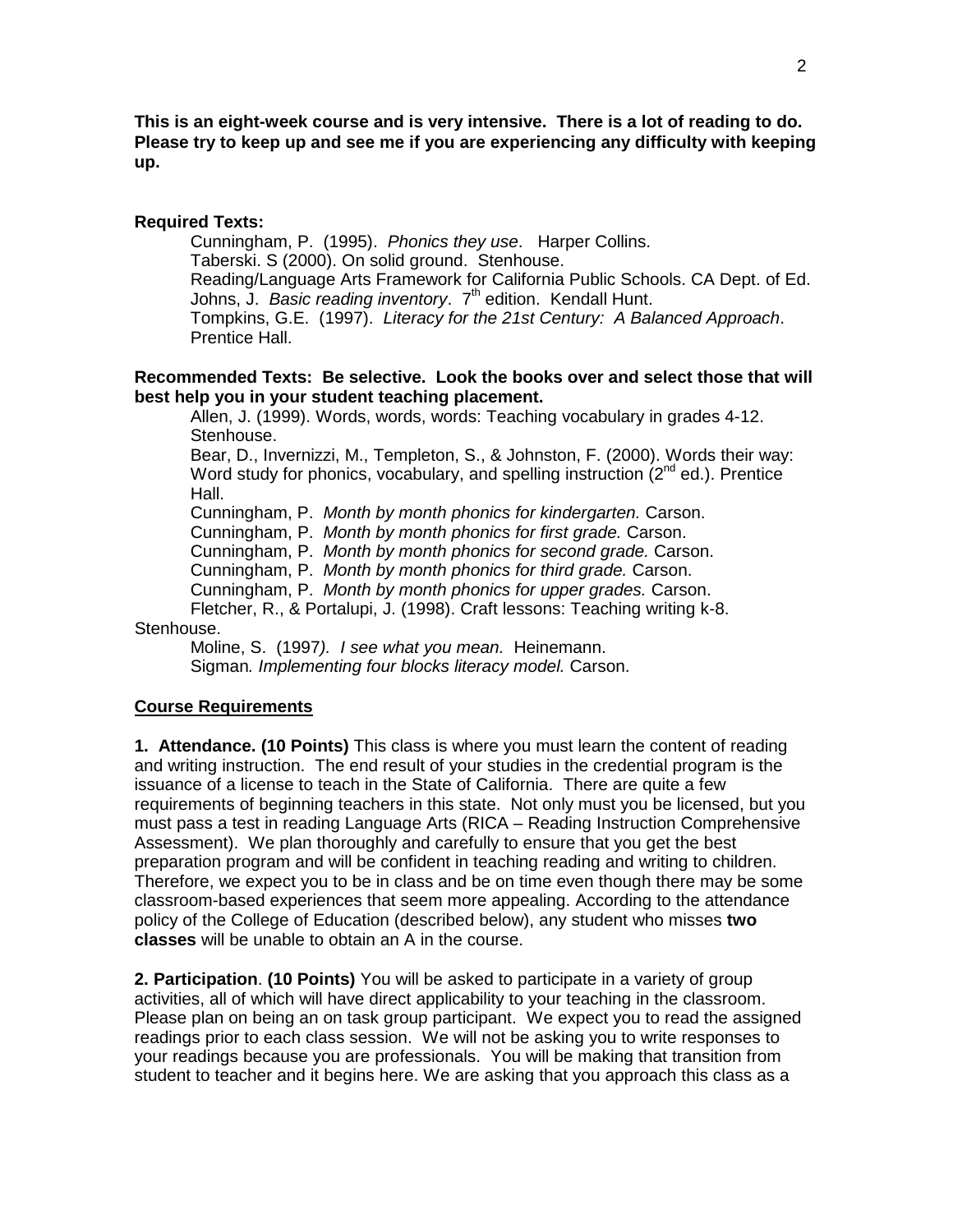professional teacher. A true professional teacher accepts the responsibility of being a lifelong learner and keeps current on issues that affect students and their learning.

**3. Completion of Course Assignments (see detailed explanation below)**. The course assignments were designed to provide a variety of learning and teaching opportunities in classroom settings. You will present a portfolio of your work at a small group conference on Oct. 12 or 16..

# **Course Assignments**

# **1. Student Assessment [Will be a part of your resource notebook] (40 Points)**

This is a very important assignment because you will conduct individual assessments and work individually with students when you teach. Please select a student who is experiencing difficulties with reading – and don't shy away from second language learners. **In order to help you get through the assessment project, I am asking that you hand in portions of the assessment on specific dates. Please select your student as soon as possible.**

The first draft of your assessment project is due **September 14** (the interview, the word list and the reading selections with miscues) The second draft (including everything you have already handed in, the analysis of the data, the intervention plans, the writing sample) is due on **September 28.** The final assessment project that includes the formal write-up is due **October 16.** (If there is any special circumstance that prevents you from meeting these deadlines, please speak to me).

# *Guidelines for Developing the Student Assessment Project:*

- 1. Select a student who is experiencing reading difficulty.
- 2. Obtain written parental permission to work with this student. A form is attached to this syllabus.
- 3. Use the reading and writing interview (attached to this syllabus) with your student. Ask the questions. Record the answers on tape and write up the responses as part of your project. You will want to draw some implications from the interview in relation to your observations and interactions with the student. How are the responses made by your student in the interview reflected in his/her writing, reading and miscues?
- 4. Implement the following **Assessment Procedures with Grades 1-6**:

**Important:** Take notes as you work with your student (see Tompkins, pp. 441- 443, for examples). Include your anecdotal notes (for example, your student's behavior during the activity, reactions to the activity, comments, etc.) in your analysis of the student and in your design of an appropriate instructional plan. Record all the student's oral responses on tape. **Don't try to assess the child in only one day.** If you think the child is getting tired, stop the assessment for the day and pick up another day. An important part of the assessment is developing a rapport with the child in which s/he is comfortable to fully participate.

- 4.1 Word list. Use the graded word lists to ascertain the level at which you will have your student begin to read the reading passage. *Start at 2 grade levels below your student's grade level placement*.
- 4.2 Miscue Analysis. Use an expository and narrative text. Record the student reading. Record the reading.
- 4.3 **Recording and Analysis**. Listen to the tape. Record the miscues on a piece of paper containing a duplication of the reading selection. Use the *Johns* to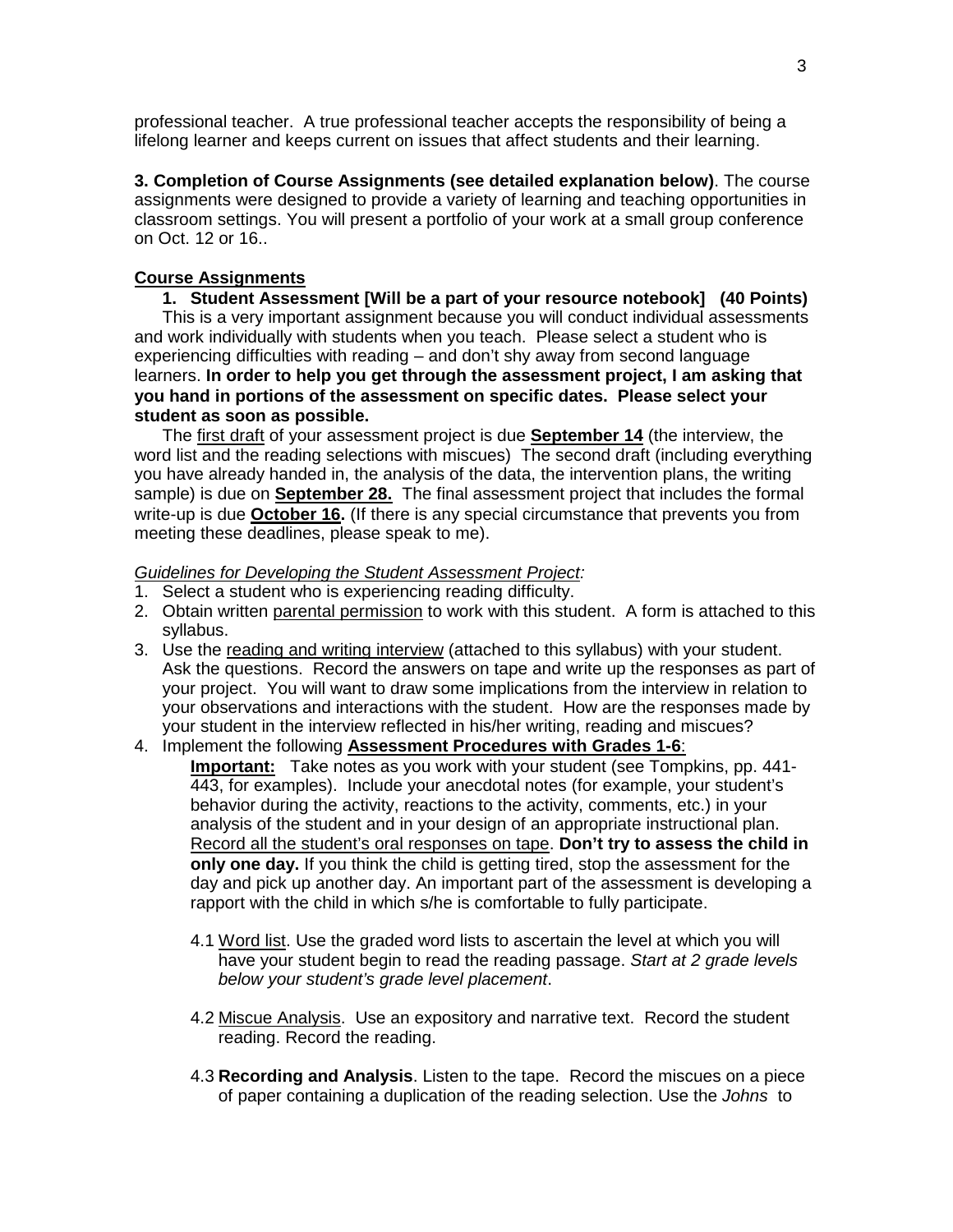record and analyze the miscues. Analyze the miscues made by your student using what you know about this student. What cues did your student use to make meaning? What are the strengths of your student? Use the analysis sheets in the John's and transfer that information to the assessment grid provided to record data about your student. Write your analysis in a clear manner. As you write your analysis, consider your original reading interview and consider how the answers given by the student during the interview connect to the miscues. Also consider the quality of the retelling and how you think that is related to the miscues.

- 4.4 Retelling. **Before your student reads the expository or narrative text, be sure to tell him/her that you will be asking him/her to retell the story**. Ask the comprehension questions as listed in the John's IRI. Also use the criteria provided in the john's to analyze the student's retelling.
- 4.5 Writing Sample. Obtain a writing sample from the student. Have him or her write about a favorite toy, book, food, sport or anything that is personal to this child. Personal writing encourages more writing. Students can draw if they want to. You will want to see what stage of writing the child is in as well as the child's ability to manipulate this abstract type of language. See Tompkins (pp. 451-456) as guidelines to organize your analysis.
- 4.6 Oral Language Sample. Obtain an oral language sample of the child. You will use two instruments:
- (a) Select a picture as a stimulus to assess the child's use of language. Encourage the child to talk about the picture. Record the conversation and transcribe it. You will want to analyze the child's willingness to talk about objects or content. How clearly does the child express his/her ideas? How much prompting did you have to do and what kind of responses did you get?
- (b) Informal Oral Language Assessment Task. Ask the child to teach a classmate how to play one of her/his favorite games. You will record their conversation and analyze it using the following criteria: vocabulary; listening skills (e.g., ability to take turns during the conversation, and respond appropriately to questions); organization and presentation of ideas. You will want to analyze the child's vocabulary use and ability to express his/her ideas in a familiar topic.
- 5. Be sure to enter the data you have collected about your student on the assessment grid. Use the grid to help you make decisions about the interventions in all areas in which you have assessed your student. The report should be clear and concise.

\*\* **Kindergarteners (and other emergent readers)** – Use the Early Literacy Assessment in Appendix A in John's. Or, you may use Clay's Observation Survey. You will assess the child's (1) letter knowledge, (2) concepts about print, (3) writing vocabulary and (4) ability to hear sounds in words (or dictation). You will also assess the child's (5) oral language (follow the directions in 4.5 "a" and "b"), and (6) reading, miscue analysis and reading comprehension.

To assess the child's reading, you will need to ask the child's master teacher for a list of books (at least 3) at the child's reading level that s/he has not read yet. Select one of the books. Type the book's story on a separate piece of paper to facilitate your recording and miscue analysis of the child's reading. Before asking the child to read the story, first ask him/her to look at the pictures – it will support his/her reading and meaning-making.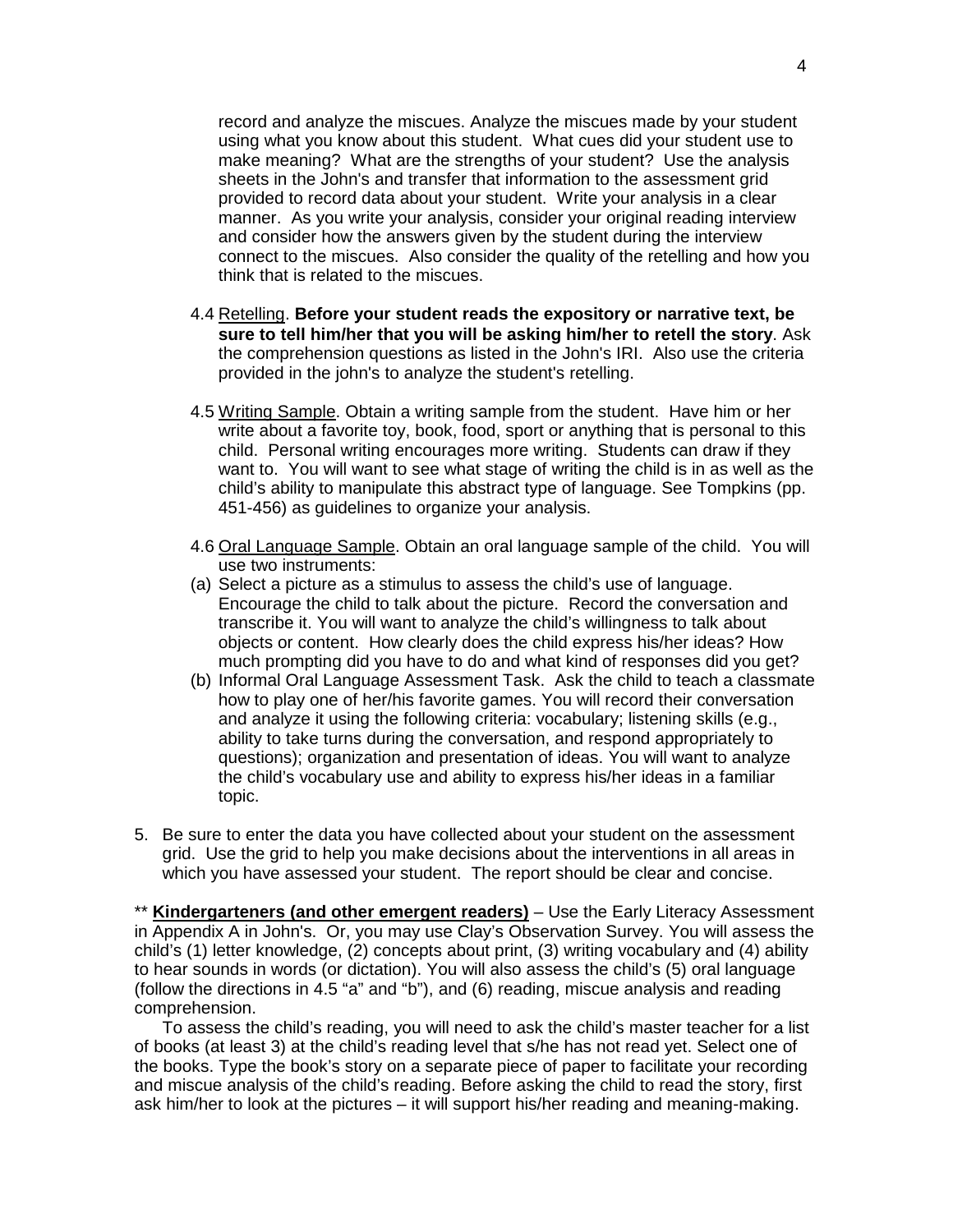Record the child's reading and miscues on the typed paper. After the reading, ask comprehension questions about the story. You will have to use the content of the story and your judgment to guide follow up questions and prompts. You might include the following prompts: Tell me about the story or everything you remember about the story. What happened next? Is there anything else you can remember? Show me the page that has your favorite part of the story – why did you like it? What happened in this page?

- 6. Design an instructional plan for your student. You are the teacher. Knowing what you know about your student as a result of the assessment, what areas should an appropriate instructional plan focus on? Why? Make sure to use (and refer to) the standards in the Reading/ Language Arts Framework for CA Public Schools for your child's grade level to guide you as you design the intervention plan.
- 7. Your Reflection. Based on your classroom observations of reading and writing as well as on what you learned in the assessment process, how do you feel the knowledge you have gained will help you as a-soon-to-be first year teacher?

### **The assessment project should have these parts**:

- **1.** The interview/survey
- **2.** The assessment procedures (for grades 1-6 or kindergarten/emergent readers): word list, miscue analysis, retelling/ reading comprehension, writing sample, oral language sample.
- **3.** The analysis of the assessment procedures. You need to include transcriptions and the child's writing.
- **4.** The Instruction/Interventions for reading, writing and oral language.
- **5.** Your reflection on the entire process of the assessment

# **2. Lesson Plans. [Will be a part of the resource notebook] (20 Points)**

You will write two lesson plans. One lesson should be based on your instructional plan for the student assessment project. You will write a lesson for a small group activity that takes into account your child's special needs. The second lesson must be with the whole class. Both lessons may be from your integrated unit plan – *but they must be on reading/language arts.*

Because lesson planning may be unfamiliar to some of you but is so important to teaching, you will learn how to write reading lesson plans in class. I will give you a format to use.

*Important*: Your lessons must make provisions for second language learners, students presenting difficulty, and accelerated students. How are you going to work with students who are having difficulty? How will you scaffold second language learners' learning during the lesson? How will your lesson provide enrichment for accelerated students? Will you meet with students individually or in a small group while other students work independently?

**First draft due (not including the one based on your assessment project): Oct. 5. Final drafts due (revision of the first lesson plan and the plan based on your student assessment. If this has to be revised, you will receive it on October 9 and will be due back to me on October 12.** You will share one of your lesson plans with a small group of your colleagues in class on . Bring copies of your lesson plan for the whole class.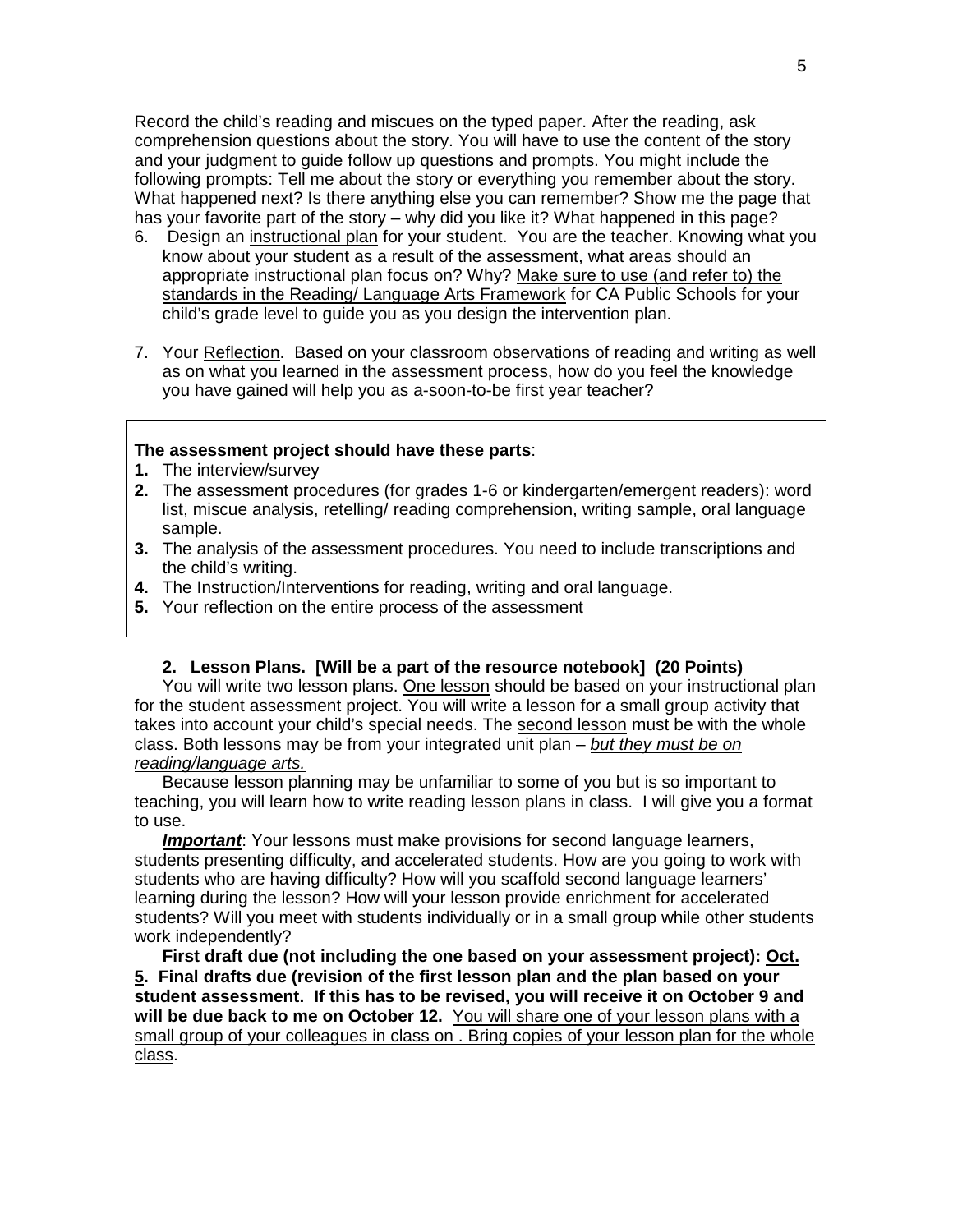# **3. 15 Hours of Classroom Observations as Related to Class Content. [Will be a part of the resource notebook] (15 Points)**

As described in the University *Student Teaching Handbook*, we require that you spend time watching teachers instruct children in the reading/writing process. Find out about the program that is being used, how students are being grouped for reading at that grade level, what assessment was used to group students, and what safety nets are being used if the student(s) need/s them. Be able to describe what you see and how your observations are related to reading/writing instruction.A reflection is required. You are asked to reflect on the context or learning environment in which instruction takes place. How does the context of the classroom support the literacy development of children? In order to support the observation process and its relationship to class content, you will be asked to briefly share your classroom observations in class. That is, as we cover each topic on the syllabus, you will be asked to look for examples of classroom-based instruction. *Be aware that the observation participation phase of your student teaching can provide lots of data for your Reading Resource Notebook. Due: October 16.*

# **4. Bibliography of Children's Books. [Will be a part of the resource notebook] (20 Points)**

This is meant to be the beginning of a reference list for you. Read 10 children's books - 5 fiction, 5 non-fiction. Write annotations for each book**.** *A sample of an annotation is attached to this syllabus.* Books should include selections that are appropriate for grades K-3 as well as for grades 4-6. You must include some selections that address multicultural/ second language learners. Protagonists must provide appropriate models for children. That is, they must be heroic and not victims. You may substitute annotations from two websites in the place of two books. Simply printing the website is not sufficient. In addition to the annotations, please be prepared to create an abbreviated list of titles to distribute to your classmates. *Due: October 2.* 

**Note:** I have developed a website with a bibliography of children's literature as well as a bibliography of multicultural literature by ethnic authors. This is a resource for you. The website can be reached from my homepage. The address is [http:///www.csusm.edu/Quiocho](http://www.csusm.edu/Quiocho)

# *5.* **Reading/ Language Arts Resource Notebook. (60 Points)**

The objective of this portfolio is for you to DEMONSTRATE your learning and understanding of reading and language arts, and each of the components of the California Reading Initiative.

# **The portfolio will include all the assignments described above as well as**:

- (1) A review of the components of the CA Reading Initiative. The components for the CA Reading Initiative section of the portfolio are clearly described in a law recently passed in the State of California. They include:
- 1. Planning and delivery of appropriate reading instruction based on assessment and evaluation
- 2. Structure of the English language
- 3. Concepts about print
- 4. Phonemic awareness; Sound-symbol relationships; Decoding, and Word-attack skills
- 5. Spelling instruction
- 6. Vocabulary
- 7. Reading comprehension
- 8. Fluency
- 9. Relationships between reading, writing, and spelling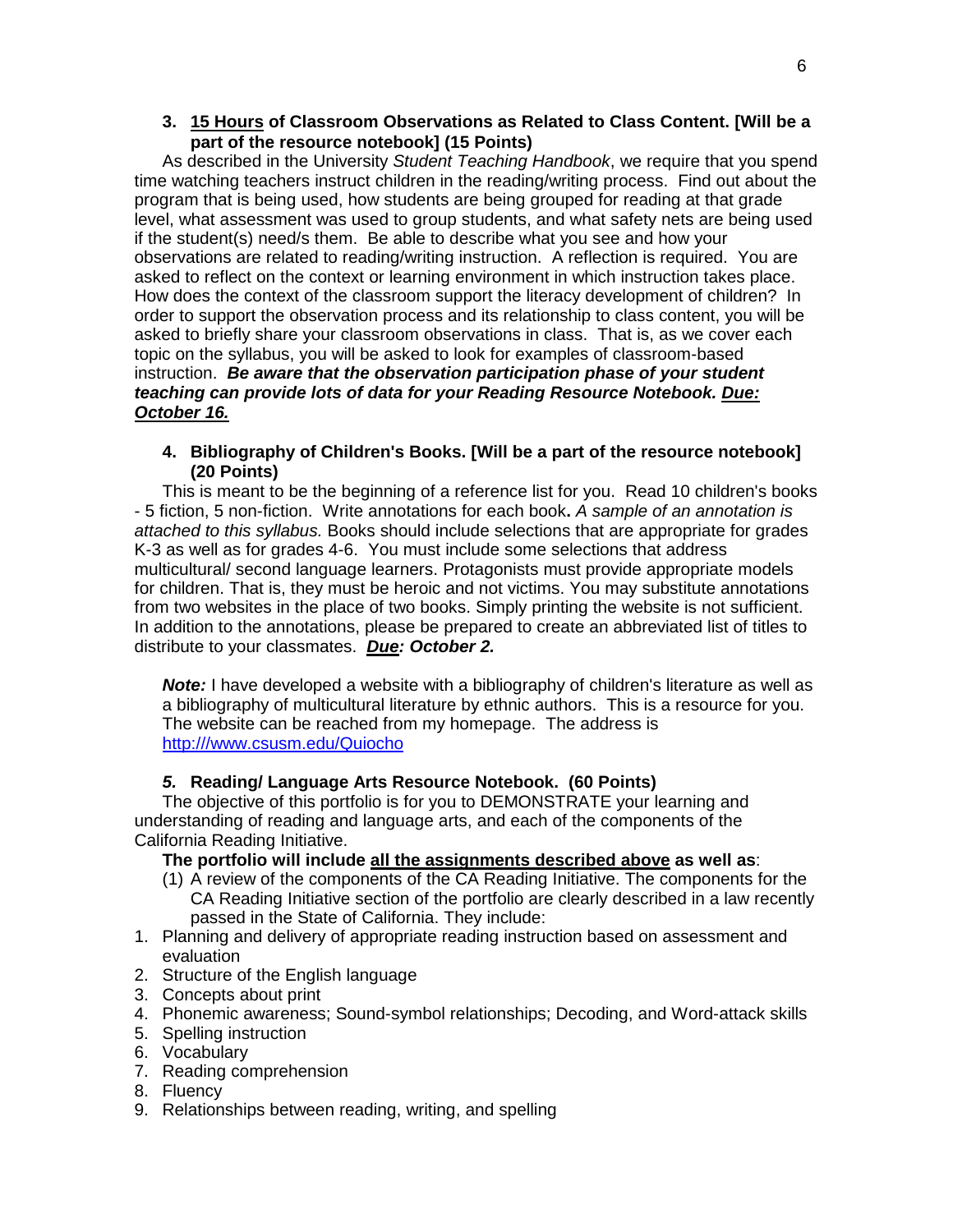- 10. Independent selection and reading of good books
- 11. Diagnosis of reading deficiencies
- 12. Research on how children learn to read. Implications this research has for you as a teacher.
- 13.Research on how proficient readers read. Implications this research has for you as a classroom teacher.
	- (2) A statement of your philosophy of the teaching of reading and the concept of balance as you see it now (limited to **one** page); and

(3) Your choice of one successful activity that you used in the classroom (must be related to the teaching of reading and writing).

This notebook will contain samples of your learning and understanding. This will contain examples of your work that demonstrate that you are ready to instruct children in reading, writing, listening and speaking.You may approach the development of your portfolio and present it in a variety of ways. Be creative and thoughtful.

I will give you some ideas of ways to organize your notebook, but feel free to be as creative as possible. Use a variety of graphic and written presentations as best suits your learning style. Therefore, think about **HOW** you will show your learning and understanding. You may include lesson plans and student work that shows how students were taught. You may combine several of the components in ways that make sense for instruction. You may want to include strategies you will use to teach these components. You may even include pictures of students learning a specific strategy as well as your reflection on what was happening, why it worked or didn't work and why that was. There is a web site that will serve as a resource for ideas. Do not print the entire web site. That is not the point of the web site. It can be used as a resource for you. The address is: [http://www.csusm.edu/Quiocho.](http://www.csusm.edu/Quiocho) Click on **reading instruction portfolio.**

Keep in mind: Find a way to express yourself and your voice. Work with a friend so you can exchange ideas. Don't be afraid to be individualistic yet thorough. Follow the guidelines. **Do not wait until the last minute to do the notebook**. **Due: October 16th**

| Grading:                         | <b>Points:</b> |
|----------------------------------|----------------|
| <b>Student Assessment</b>        | 40             |
| <b>Lesson Plans</b>              | 20             |
| <b>Classroom Observations</b>    | 15             |
| Bibliography of Children's Books | 20             |
| Reading/ Language Arts Notebook  | 60             |
| Attendance                       | 10             |
| Participation                    | 10             |
|                                  |                |

Total 170

| <b>Grading Scale:</b> |                   |
|-----------------------|-------------------|
| $160-170 = A$         | $136-139= B-$     |
| $154 - 159 = A -$     | $130-135 = C +$   |
| $149 - 153 = B +$     | $125 - 129 = C$   |
| $140 - 148 = B$       | $120 - 124 = C -$ |
|                       |                   |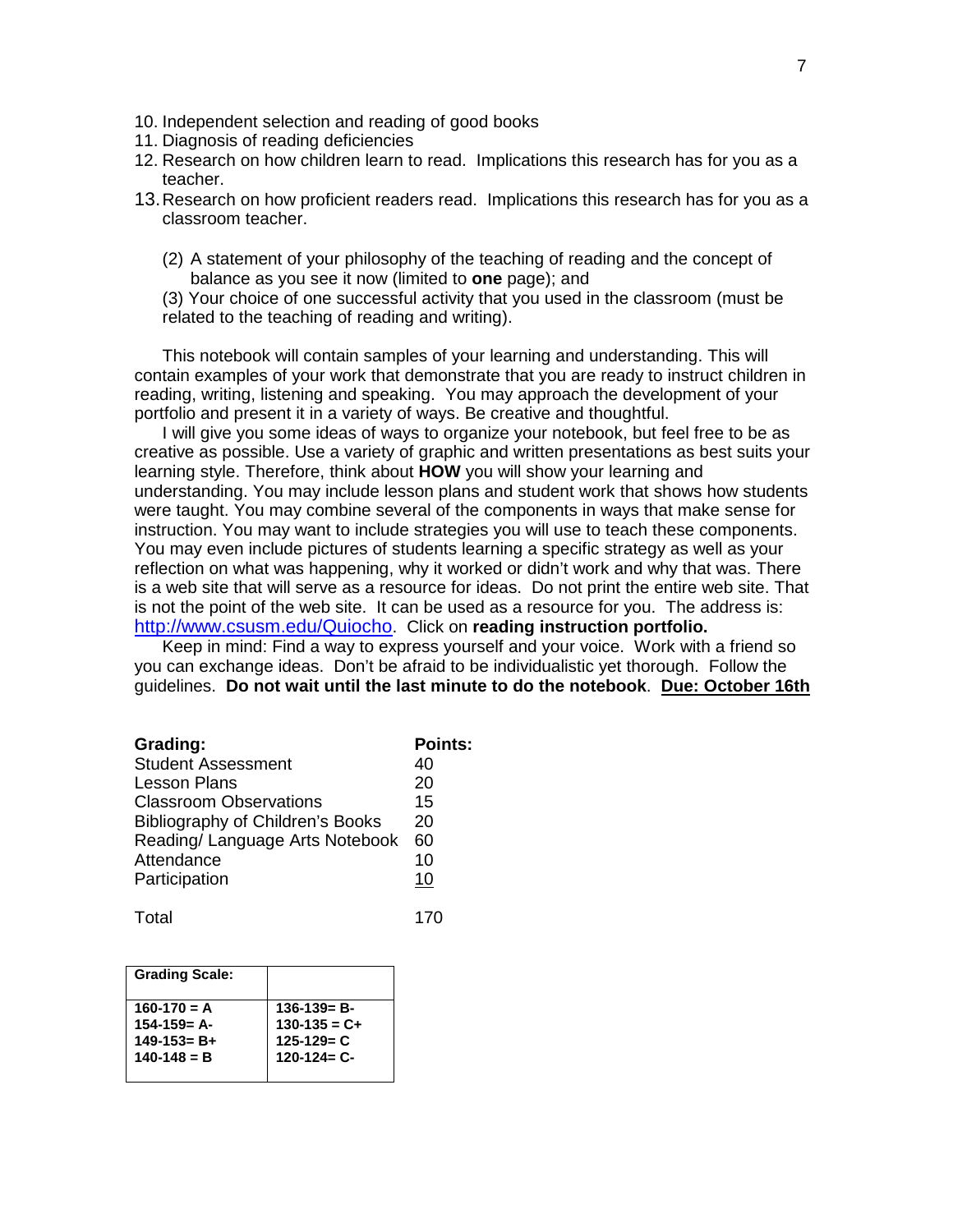Attendance Policy. There is an attendance policy that has recently been developed for use in the College of Education. The policy, approved December 19, 1997, reads as follows:<br>follows: Due to the dynamic and interactive nature of courses in the College of

Due to the dynamic and interactive nature of courses in the College of *Education, all students are expected to attend all classes and participate actively. At a minimum, students must attend more than 80% of class time, or s/he may not receive a passing grade for the course at the discretion of the instructor. Individual instructors may adopt more stringent attendance requirements. Should the student have extenuating circumstances, s/he should contact the instructor as soon as possible.*

Teacher education is professional preparation, and therefore students are expected to adhere to standards of dependability, promptness, participation, confidentiality, and writing achievement. Consequences for failing to meet these standards are as follows:

\*You must maintain a B average (3.0 GPA), with all grades at a C+ or better, in your teacher education courses at CSUSM to be recommended by this University for a teaching credential from the State of California.

\*If you miss two class sessions or are late (or leave early) for more than three sessions, you cannot receive a grade of A. If you miss three class sessions, you cannot receive a grade of B.

**Important.** It is most important to us that you learn all there is to learn in this class. Please communicate with us if you are experiencing any kind of difficulty in this class.

| <b>Session/Date</b> | <b>Topic</b>                       | <b>Readings &amp; Assignments</b>   |
|---------------------|------------------------------------|-------------------------------------|
| Session 1           | Introduction to course             | Videotape: The Reading Process      |
| August 24           | How children learn to read         |                                     |
|                     | The reading process                |                                     |
|                     | The CA Reading Initiative/RICA     |                                     |
| Session 2           | Assessing literacy development:    | Tompkins, chp. $3$ (p. $78 - 115$ ) |
| August 28           | An overview and some specifics     | Taberski, chp. $4$ (p. $36 - 44$ )  |
|                     |                                    |                                     |
| Session 3           | Informal and formal ways of        | Johns, p. 1-44.                     |
| August 31           | assessment                         |                                     |
|                     |                                    |                                     |
| Session 4           | Authentic assessment of second     | Johns, p. 45 - 76                   |
| September 4         | language learners                  | Taberski, chp. 5 & 6 (p.45 – 77)    |
|                     |                                    |                                     |
| Session 5           | Phonemic awareness/Phonics         | Video: Doing Words                  |
| September 7         | instruction                        | Tompkins, chp. 4 (p.116-158)        |
|                     | Making words                       | Cunningham, chp. $1$ (p.1-53)       |
|                     | Working with emergent readers,     |                                     |
|                     | including second language learners |                                     |
|                     |                                    |                                     |
| Session 6           | Letter knowledge                   | Cunningham chp. $2$ (p. $54 - 86$ ) |

# **Class Calendar, Readings & Assignments**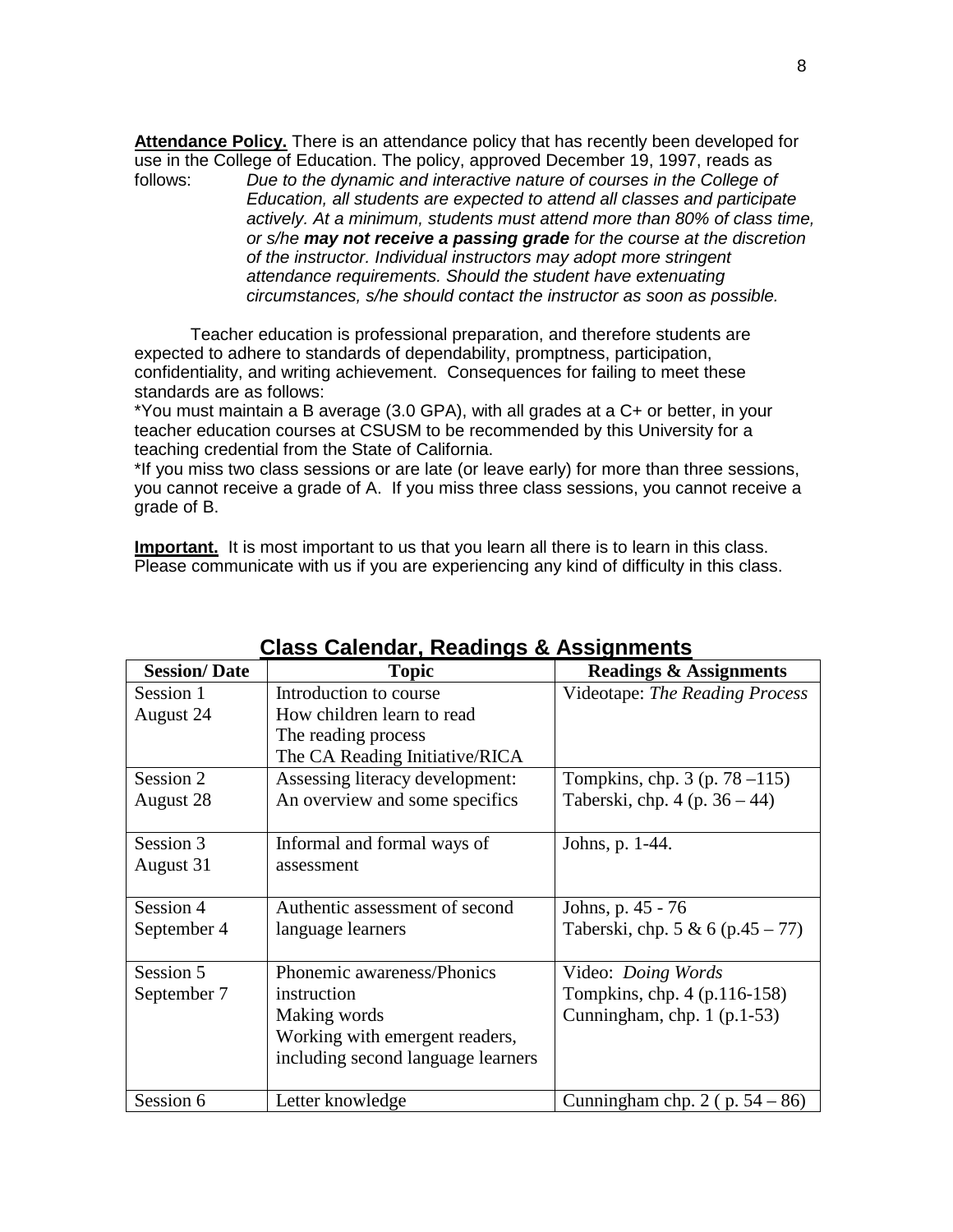| September 11 | Sight Words                      | Tompkins, chp. $5 & 6(p.160 -$                   |
|--------------|----------------------------------|--------------------------------------------------|
|              | Word knowledge                   | 229)                                             |
|              | Concepts of print and fluency    |                                                  |
| Session 7    | Spelling                         | Tompkins, p. 181 – 193                           |
| September 14 |                                  | Taberski, chp. 9 (p.115-124)                     |
|              |                                  | Cunningham. chp. 3 (p. 87 -                      |
|              |                                  | 139)<br><b>Student assessment/Draft due</b>      |
| Session 8    | <b>Vocabulary Development</b>    | Tompkins, chp. 7 (p. $230 - 267$ )               |
| September 18 | Lesson Plan workshop             | Cunningham, chp. $4$ (p. $140 -$                 |
|              |                                  | 171)                                             |
|              |                                  |                                                  |
| Session 9    | Comprehension                    | Taberski, chp. 10 (p. 125-132)                   |
| September 21 |                                  | Tompkins, chp. 8 (p.268 - 302)                   |
| Session 10   | Shared reading                   | Video (TBA)                                      |
| September 25 | Guided reading                   | Cunningham (review chap.1,                       |
|              |                                  | $p.5-13)$                                        |
|              |                                  | Tompkins, chp.2 ( $p. 40 - 77$ ); p.             |
|              |                                  | $440 - 449$                                      |
|              |                                  | Taberski, chp. 7 & 8 (p. 80 –                    |
|              |                                  | 114)                                             |
|              |                                  |                                                  |
| Session 11   | Text structure & Content Area    | Tompkins, chp. $9 & 14$ (p. $306 -$              |
| September 28 | Reading                          | 345 & p. $456 - 490$ )                           |
|              |                                  | Video (TBA)<br><b>Student assessment/ Second</b> |
|              |                                  | draft due                                        |
| Session 12   | <b>Independent Reading</b>       | Tompkins, chp. 10 (p. 350 -                      |
| October 2    | <b>Literature Focus Units</b>    | 381); p. $449 - 453$                             |
|              |                                  | Taberski, chp. 11,12,&13 (p. 136)                |
|              |                                  | $-181)$                                          |
|              |                                  | <b>Bibliography due</b>                          |
| Session 13   | Flexible grouping                | Tompkins, pp. 58 - 76                            |
| October 5    | <b>Writing Process</b>           | Taberski, chp. 13, pp. 96 - 102.                 |
|              |                                  | Lesson plans due (first draft)                   |
| Session 14   | The writing process              | Video (TBA)                                      |
| October 9    | Guided writing and interactive   | Catch up on your reading!                        |
|              | writing                          |                                                  |
| Session 15   |                                  | Tompkins, chp. 12 (p. 404 – 431)                 |
| October 12   | Reading/writing workshop         | Taberski, p. $32 - 33$ .                         |
|              |                                  | Lesson plans due (final)                         |
| Session 16   | Other ways to engage students in | Tompkins, chp. 11 (p. 382 –                      |
| October 16   | reading                          | 403); p. 480 - 489                               |
|              | <b>Literature Circles</b>        | <b>Reading resource notebooks</b>                |
|              | <b>Readers Theater</b>           | due                                              |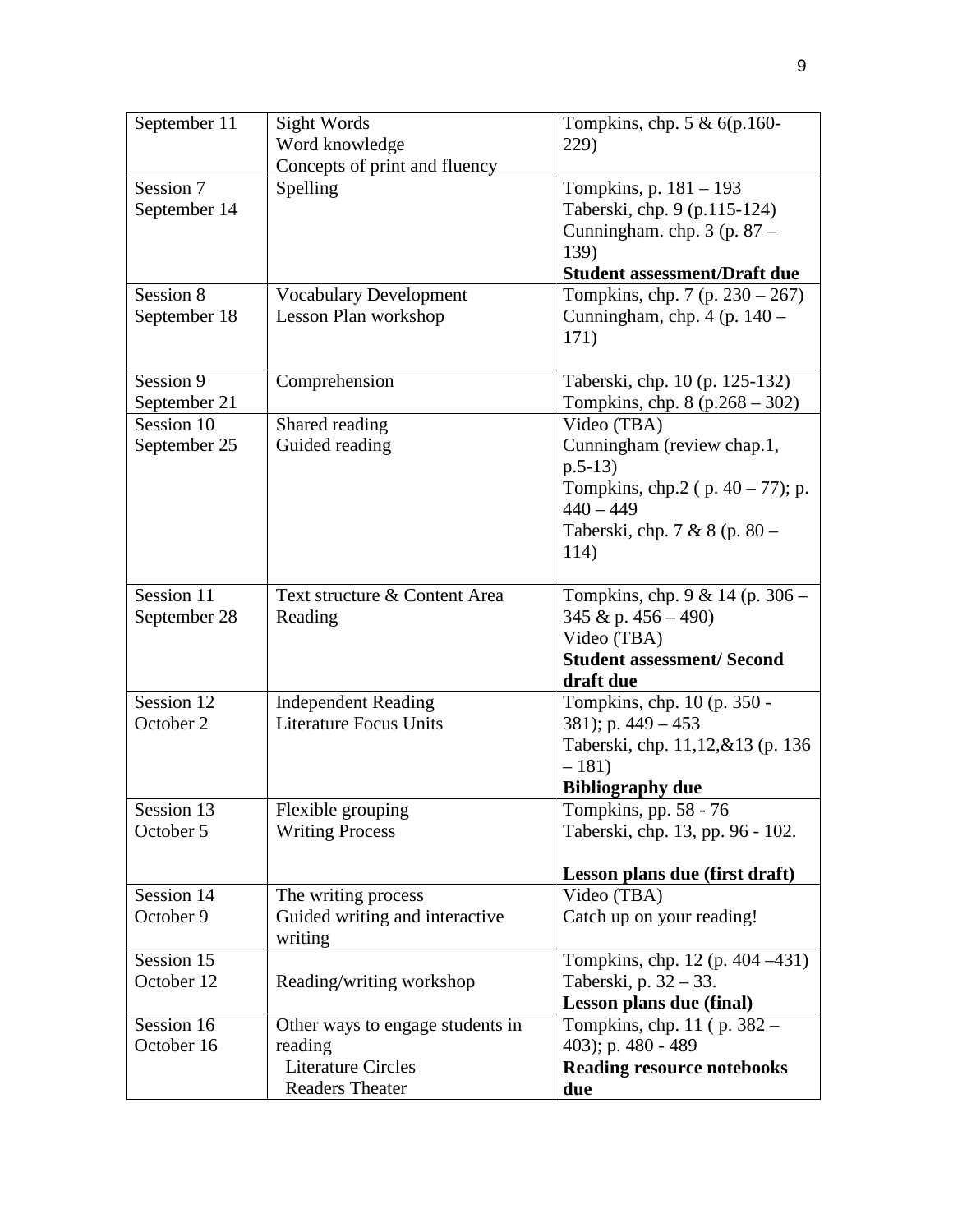| Thematic units |  |
|----------------|--|
|                |  |
|                |  |
|                |  |

# **CROSSCULTURAL, LANGUAGE, AND ACADEMIC DEVELOPMENT (CLAD) COMPETENCIES.**

# **(CLAD Competencies covered in this course are starred)**

| TEST 1:<br><b>LANGUAGE STRUCTURE</b>                                                                                                             | <b>TEST 2:</b><br><b>METHODOLOGY</b>                                                                                            | TEST 3:                                                                                                |
|--------------------------------------------------------------------------------------------------------------------------------------------------|---------------------------------------------------------------------------------------------------------------------------------|--------------------------------------------------------------------------------------------------------|
| <b>AND</b>                                                                                                                                       | OF BILINGUAL, ENGLISH LANGUAGE                                                                                                  | <b>CULTURE</b>                                                                                         |
| FIRST- AND SECOND-LANGUAGE                                                                                                                       | DEVELOPMENT,                                                                                                                    | <b>AND</b>                                                                                             |
| <b>DEVELOPMENT</b>                                                                                                                               | <b>AND</b>                                                                                                                      | <b>CULTURAL DIVERSITY</b>                                                                              |
|                                                                                                                                                  | <b>CONTENT INSTRUCTION</b>                                                                                                      |                                                                                                        |
|                                                                                                                                                  |                                                                                                                                 |                                                                                                        |
| I. Language Structure and Use:<br><b>Universals and Differences</b>                                                                              | I. Theories and Methods of Bilingual<br><b>Education</b>                                                                        | I. The Nature of Culture                                                                               |
|                                                                                                                                                  |                                                                                                                                 |                                                                                                        |
| (including the structure of English)                                                                                                             |                                                                                                                                 |                                                                                                        |
| A. *The sound systems of language<br>(phonology)                                                                                                 | A. Foundations                                                                                                                  | A. Definitions of culture                                                                              |
| B. *Word formation (morphology)                                                                                                                  | <b>B.</b> *Organizational models: What works<br>for whom?                                                                       | <b>B.</b> Perceptions of culture                                                                       |
| C. * Syntax                                                                                                                                      | C. *Instructional strategies                                                                                                    | C. Intragroup differences (e.g.,<br>ethnicity, race, generations,<br>and micro-cultures)               |
| <b>D.</b> *Word meaning (semantics)                                                                                                              | II. Theories and Methods for<br><b>Instruction In and Through English</b>                                                       | D. Physical geography and its<br>effects on culture                                                    |
| E. *Language in context                                                                                                                          | A. *Teacher delivery for both English<br>language development and content<br>instruction                                        | E. *Cultural congruence                                                                                |
| F. *Written discourse                                                                                                                            | <b>B.</b> * Approaches with a focus on English<br>language development                                                          | II. Manifestations of Culture:<br><b>Learning About Students</b>                                       |
| G. *Oral discourse                                                                                                                               | C. *Approaches with a focus on content<br>area instruction (specially designed<br>academic instruction delivered in<br>English) | A. What teachers should learn<br>about their students                                                  |
| H. * Nonverbal communication                                                                                                                     | D. Working with paraprofessionals                                                                                               | B.*How teachers can learn about<br>their students                                                      |
| II. Theories and Factors in First- and<br><b>Second-Language Development</b>                                                                     | III. Language and Content Area<br><b>Assessment</b>                                                                             | C.*How teachers can use what<br>they learn about their students<br>(culturally responsive<br>pedagogy) |
| A. Historical and current theories and<br>models of language analysis that<br>have implications for second-<br>language development and pedagogy | A. * Purpose                                                                                                                    | <b>III. Cultural Contact</b>                                                                           |
| <b>B.</b> * Psychological factors affecting first-<br>and second-language development                                                            | <b>B.</b> * Methods                                                                                                             | A. Concepts of cultural contact                                                                        |
| C. Socio-cultural factors affecting first-<br>and second-language development                                                                    | C. * State mandates                                                                                                             | <b>B.</b> Stages of individual cultural<br>contact                                                     |